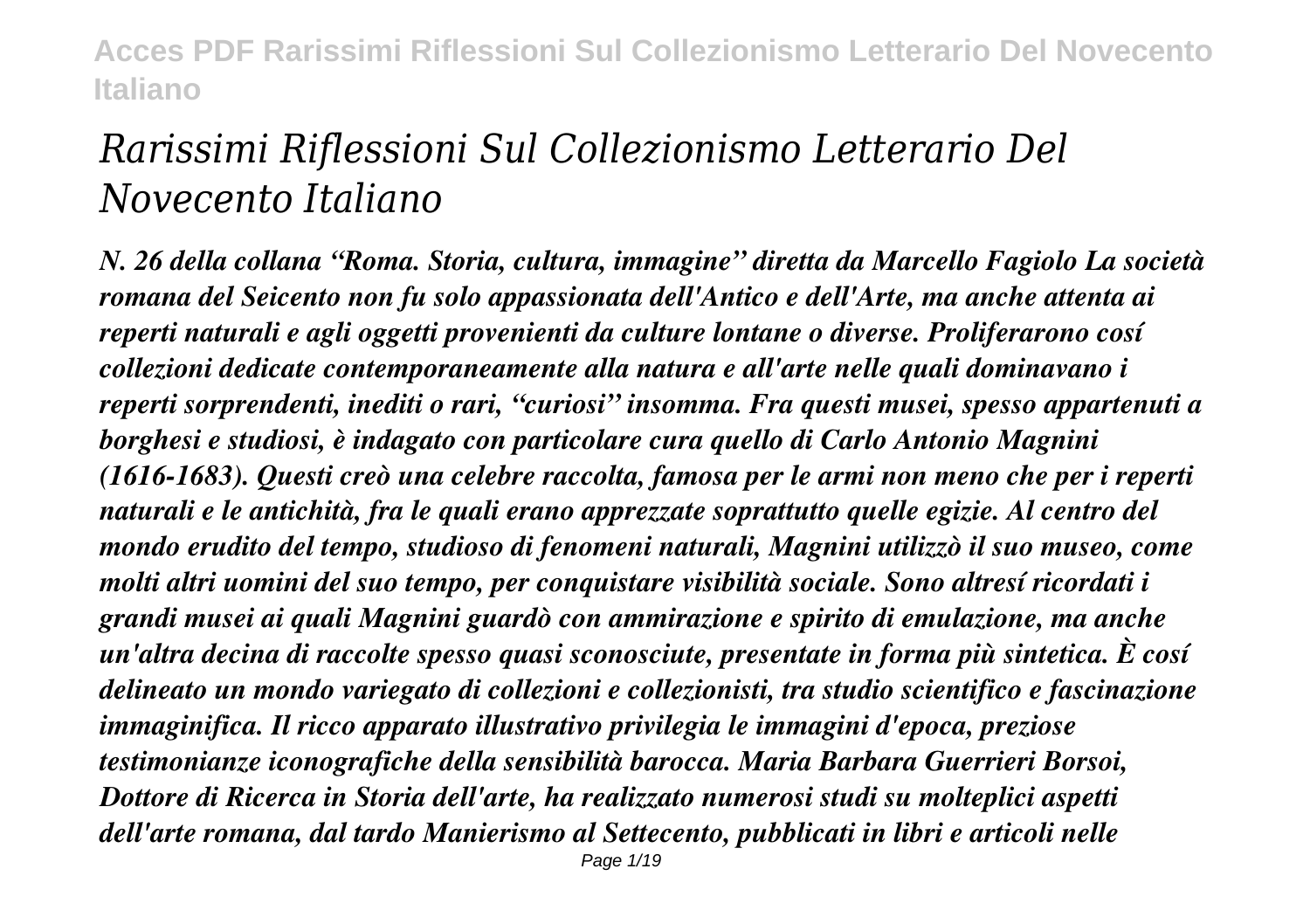*principali riviste del settore. Uno dei suoi prediletti campi d'indagine è il collezionismo in epoca barocca e in tale ambito ha ricostruito e analizzato prestigiose collezioni nobiliari, raccolte di mecenati cosí come di artisti. In questa stessa collana ha altresí pubblicato quattro volumi sulle ville tuscolane e uno sul santuario di Galloro (con F. Petrucci). In line with the resurgence of interest in the history of archaeology manifested over the past decade, this volume aims to highlight state-of-the art research across several topics and areas, and to stimulate new approaches and studies in the field. With their shared historiographical commitment, the authors, leading scholars and emerging researchers, draw from a wide range of case studies to address major themes such as historical sources and methods; questions of archaeological practices and the practical aspects of knowledge production; 'visualizing archaeology' and the multiple roles of iconography and imagery; and 'questions of identity' at local, national and international levels.*

*2001 essay collection on the Italian Church's attempt to control and censor 'knowledge' during the counter-Reformation.*

*The Inside Story la scena di genere e l'immagine dei pitocchi nella pittura italiana Processing the Past The Strife of Love in a Dream Comparative Perspectives Milton Gendel*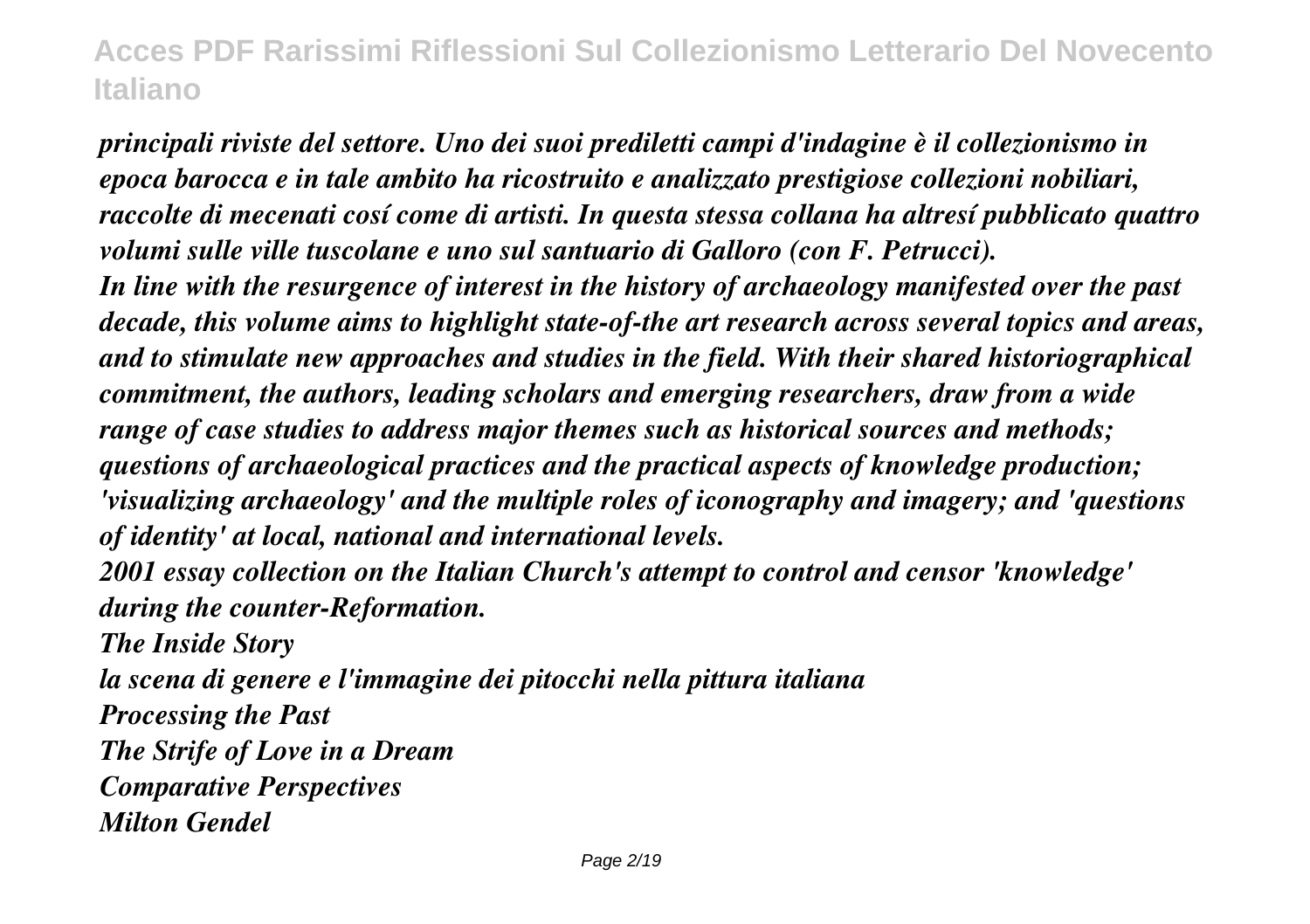#### *A Study of Practical Creativity*

**The study traces the development of art criticism in the context of the dynamic political changes of the period. Particular attention is given to the Salon exhibitions which provided a focus for both official and dissenting estimations of the state of French art.**

**Francesco Colonna's weird, erotic, allegorical antiquarian tale, "Hypnerotomachia Poliphili", together with all of its 174 original woodcut illustrations, has been called the first "stream of consciousness" novel and was one of the most important documents of Renaissance imagination and fantasy. The author -- presumed to be a friar of dubious reputation -- was obsessed by architecture, landscape and costume (it is not going too far to say sexually obsessed) and its woodcuts are a primary source for Renaissance ideas.**

**How did propertied families in late medieval and early modern Florence maintain their power and affluence while clans elsewhere were fatally undermined by the growth of commerce and personal freedom and the consequences of the Plague?**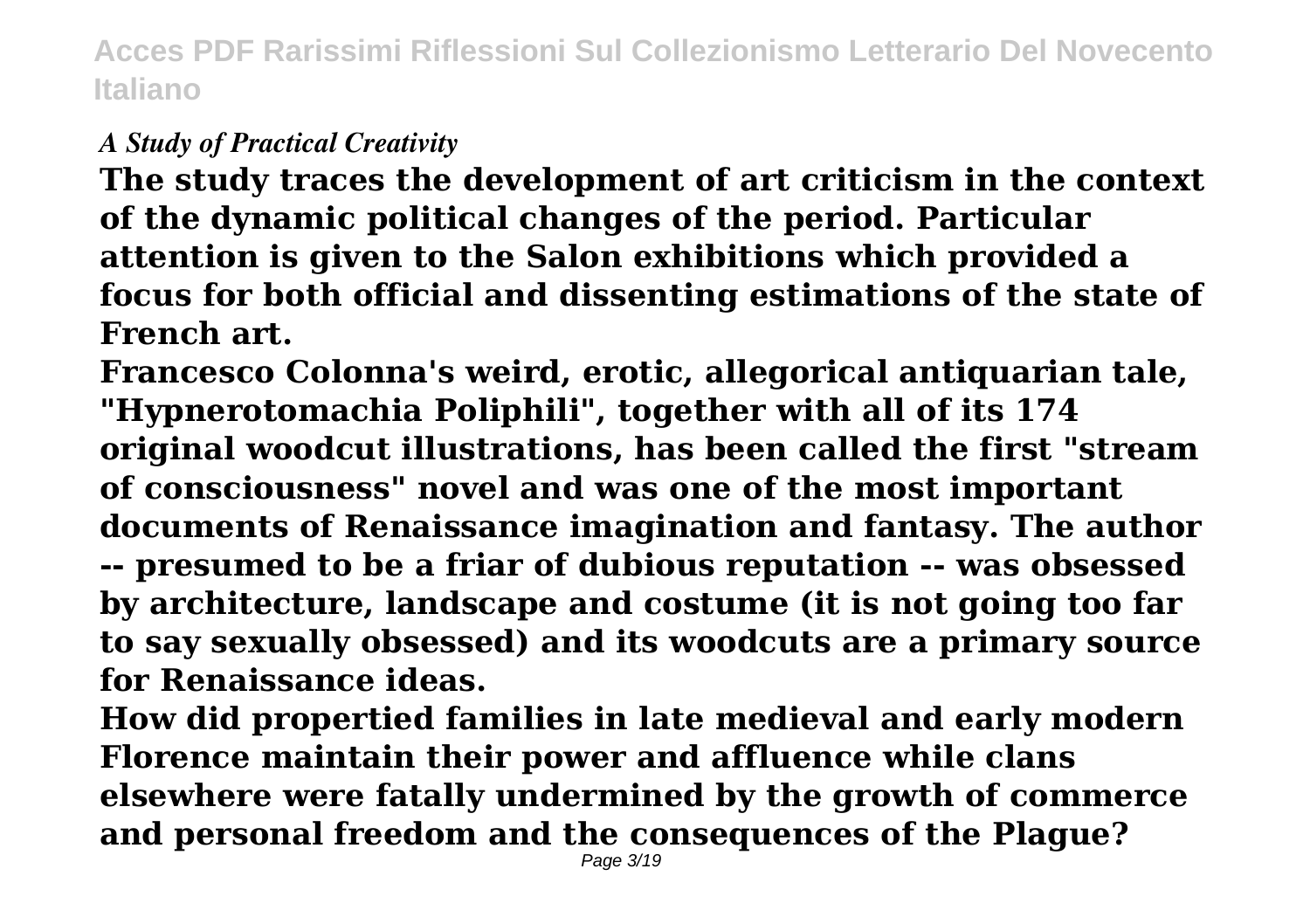# **Molho suggests that the answer is found in the twin institutions of arranged marriage and the dowry.**

**Personal Manuscripts and Volumes for Michelangelo's Library Surgery in the Manuscripts of the Biblioteca Medicea**

#### **Laurenziana**

**The Rebirth of Antiquity**

#### **Felsina Pittrice**

## **Cardinal Giuseppe Garampi, 1725-1792**

#### **dipinti, disegni, sculture e carteggi nella Roma curiale A Novel**

Preface / Anthony Grafton -- Numismatics in the Renaissance / Alan M. Stahl -- Of Mauss and (Renaissance) men: numismatics, prestation, and the genesis of visual literacy / John Cunnally -- Antonio Agustâin and the numismatists / William Stenhouse -- Thelocal antiquary in eighteenth-century Rome / Tamara Griggs -- Peiresc and the study of Islamic coins in the early seventeenth century / Peter N. Miller -- Appendix I: Identification of the Islamic coins in ms. c.10.31, pages 276-83 / John Cunnally -- Appendix II: Identification of the other Islamic coins in ms. c.10.31 / Stefan Heidemann -- Literature -- A note on the title page / Alan M. Stahl. Malvasia's life of Marcantonio Raimondi includes Malvasia's critical catalogue of prints by or after Bolognese artists, from Giulio Bonasone to Giovan Battista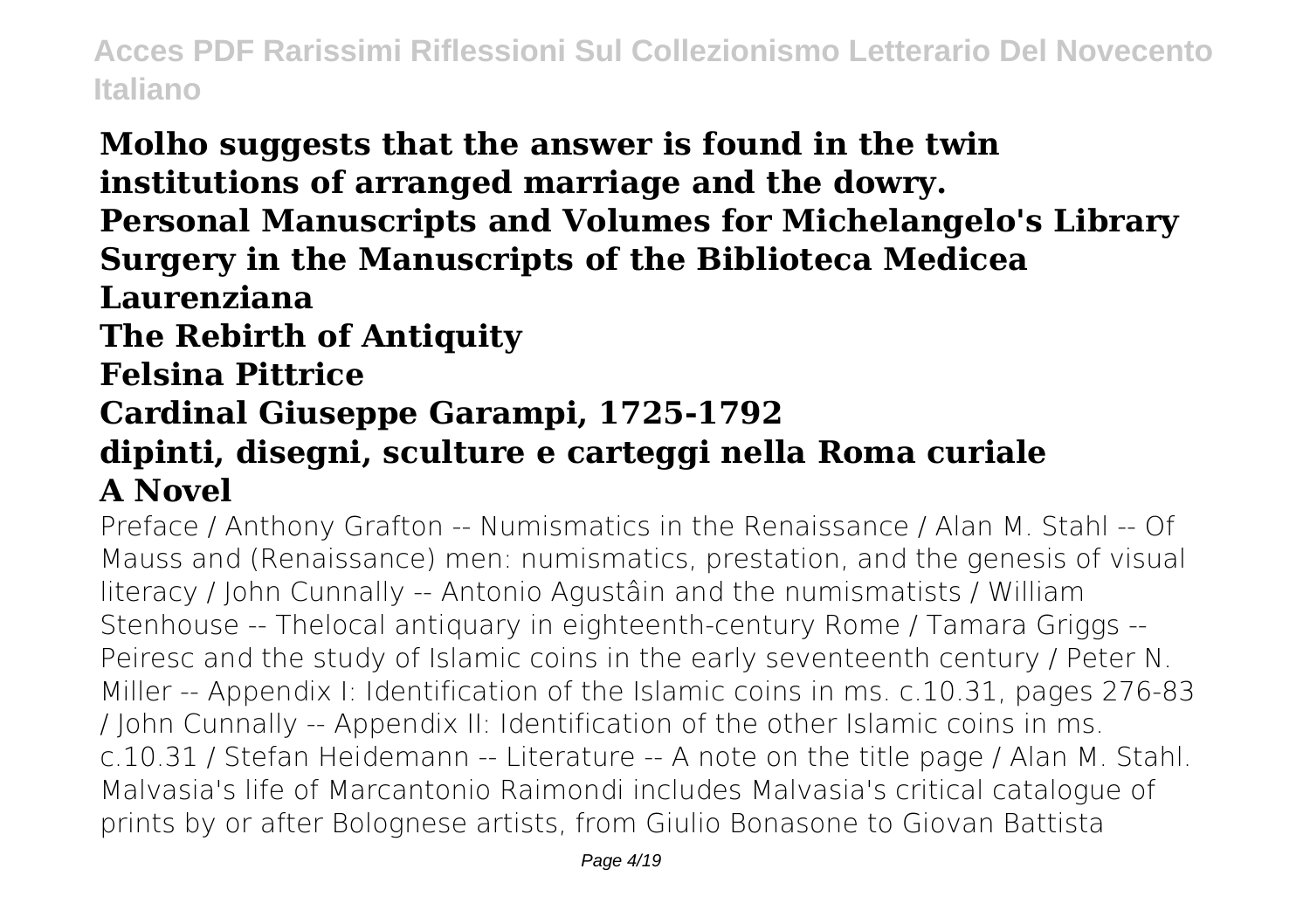Pasqualini. A great connoisseur and avid collector of prints, Malvasia recognizes the intelligence and novelty inherent in Giorgio Vasari's life of Marcantonio with its list of prints produced by the Bolognese engraver. In republishing Vasari's life, Malvasia not only adds valuable new information, but also completes Vasari's list by cataloguing all the prints unnoticed by his Florentine predecessor. Aware of the interest of amateurs and collectors in identifying old and new prints, establishing their states, and building up an exhaustive collection, Malvasia undertakes the groundbreaking task of describing, one by one or by coherent series, the whole corpus of prints executed by or after Bolognese masters as far as he could determine. He describes the subjects of these works accurately, transcribes their inscriptions, specifies their techniques (whether engraving, etching, or woodcut), supplying their measurements in Bolognese once. In listing the works of Bonasone, the Carracci, Giovan Luigi Valesio, Guido Reni, and Simone Cantarini, among others, Malvasia often comments on their technical and aesthetic qualities, resorting to a refined and complex terminology that reveals his profound knowledge of printmaking. In her introductory essay, Naoko Takahate explains the historical significance of Malvasia's innovative production of the first extensive print catalogue, shedding new light on the unique context of Bolognese printmaking in the sixteenth and seventeenth centuries. In her notes, Takahatake identifies over eight hundred prints mentioned by Malvasia, almost all of which are reproduced in color in a separate volume. Underscoring the importance of Malvasia's critical catalogue for amateurs and collectors, Carlo Alberto Girotto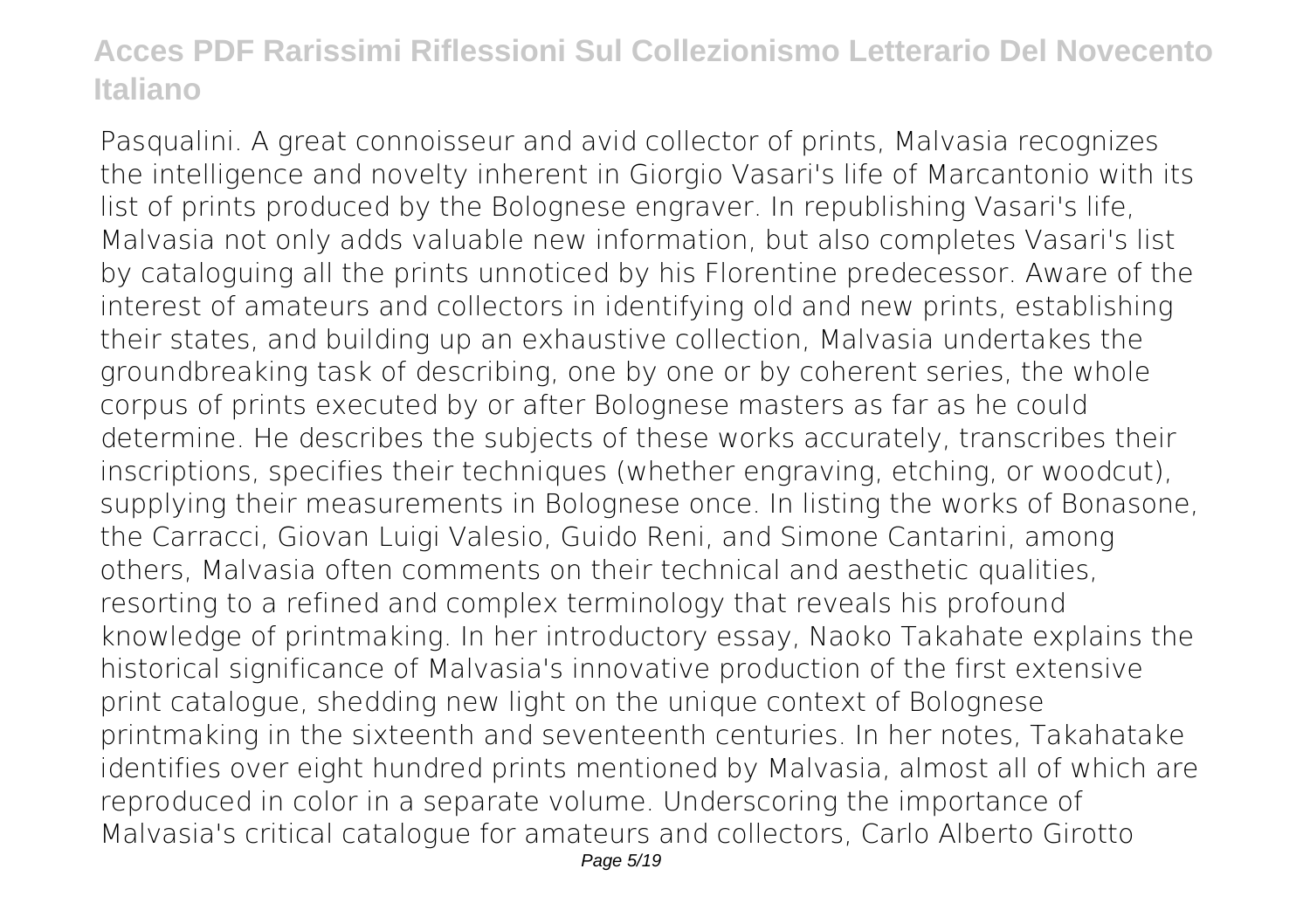offers a critical edition of the annotations made by the French art theorist Roger de Piles to his own copy of the Felsina pittrice (now in the library of the Institut National d'Histoire de l'Art, Paris). At the end of the translation and notes, Lorenzo Pericolo publishes the sections of Malvasia's Scritti originali (Ms. B16, Biblioteca Comunale dell'Archiginnasio, Bologna) relating to Bonasone.

Rarissimi. Riflessioni sul collezionismo letterario del Novecento italianoArtisti e mecenatidipinti, disegni, sculture e carteggi nella Roma curialeRaccogliere "curiosità" nella Roma baroccaIl Museo Magnini Rolandi e altre collezioni tra natura e arteGangemi Editore spa

Danube

Being Simple Studies of Christian Art for English Travelers

Archaeology in the Light of its History

Idyllen

Rarissimi. Riflessioni sul collezionismo letterario del Novecento italiano Consilioque Manuque

Contesting Authority in History and the Archives

The most significant conquest of the twentieth century may well have been the triumph of American consumer society over Europe's bourgeois civilization. It is this little-understood but world-shaking campaign that unfolds in de Grazia's account of how the American standard of living defeated the European way of life and achieved the global cultural hegemony that is both its great strength and its key weakness today. Tracing the peculiar alliance that arrayed New World salesmanship, statecraft, and standardized goods against the Old World's values of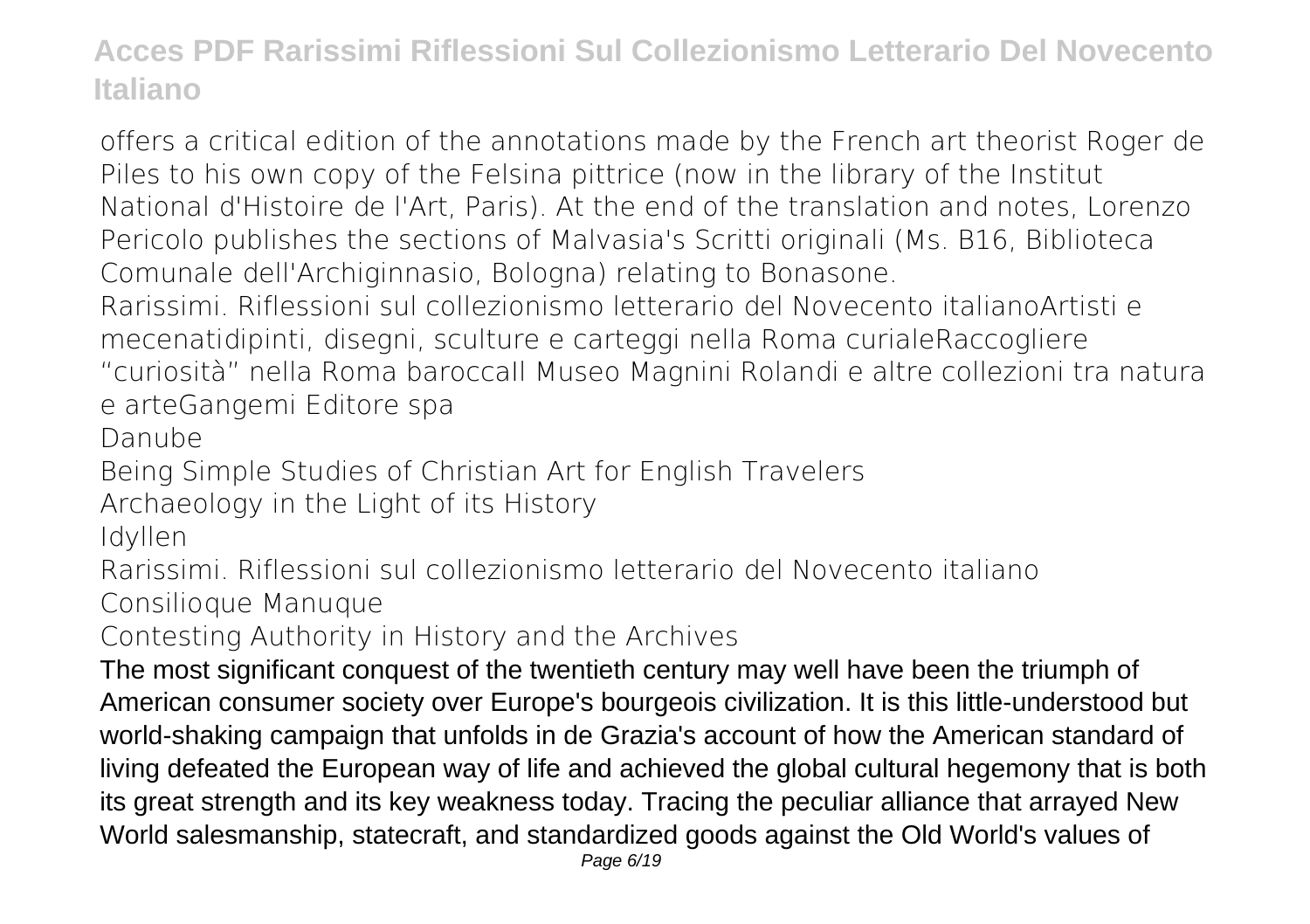status, craft, and good taste, de Grazia describes how all alternative strategies fell before America's consumer-oriented capitalism--first the bourgeois lifestyle, then the Third Reich's command consumption, and finally the grand experiment of Soviet-style socialist planning.--From publisher description.

Processing the Past explores the dramatic changes taking place in historical understanding and archival management, and hence the relations between historians and archivists. Written by an archivist and a historian, it shows how these changes have been brought on by new historical thinking, new conceptions of archives, changing notions of historical authority, modifications in archival practices, and new information technologies. The book takes an "archival turn" by situating archives as subjects rather than places of study, and examining the increasingly problematic relationships between historical and archival work. By showing how nineteenth- and early twentieth-century historians and archivists in Europe and North America came to occupy the same conceptual and methodological space, the book sets the background to these changes. In the past, authoritative history was based on authoritative archives and mutual understandings of scientific research. These connections changed as historians began to ask questions not easily answered by traditional documentation, and archivists began to confront an unmanageable increase in the amount of material they processed and the challenges of new electronic technologies. The authors contend that historians and archivists have divided into two entirely separate professions with distinct conceptual frameworks, training, and purposes, as well as different understandings of the authorities that govern their work. Processing the Past moves toward bridging this divide by speaking in one voice to these very different audiences. Blouin and Rosenberg conclude by Page 7/19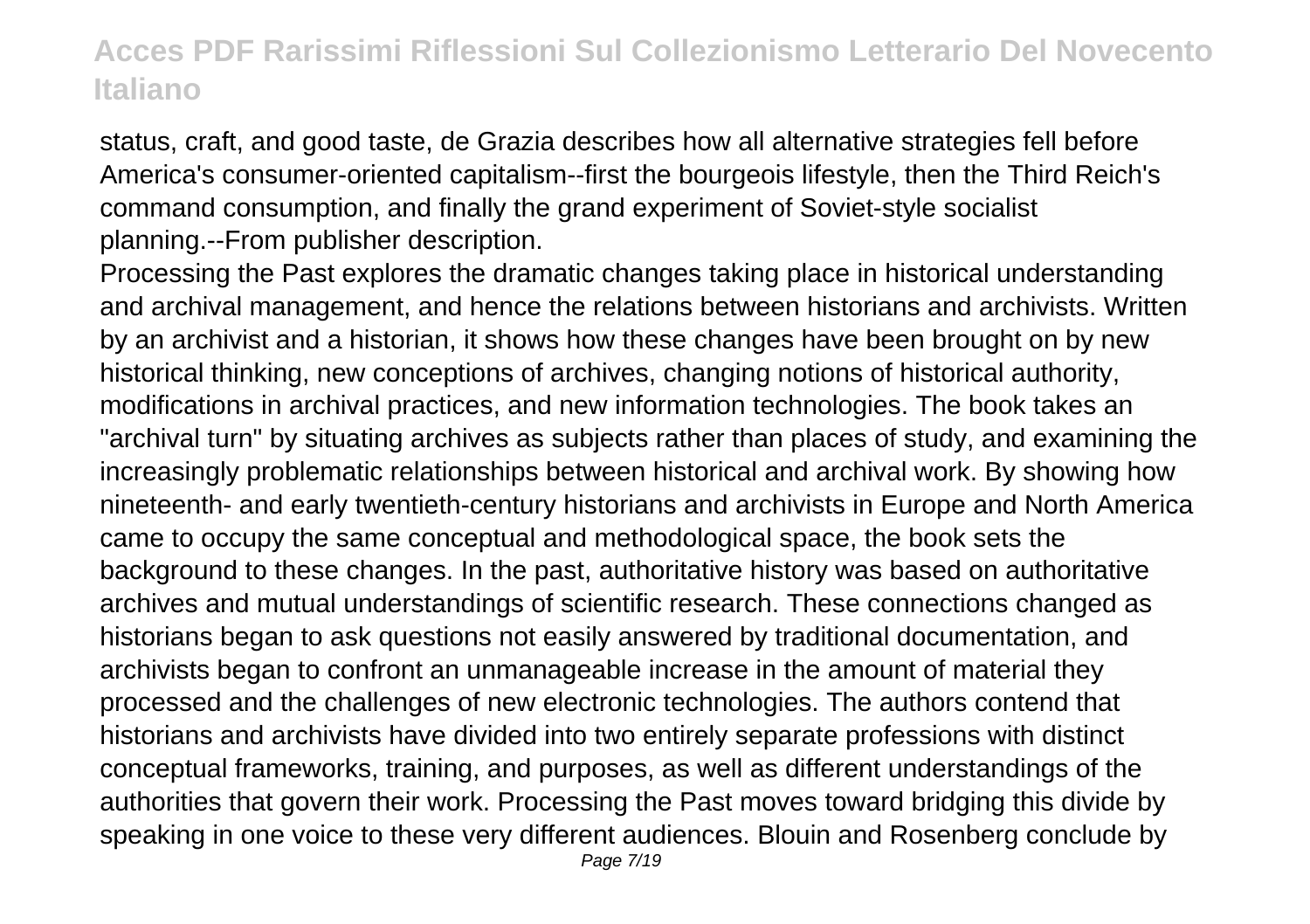raising the worrisome question of what future historical archives might be like if historical scholars and archivists no longer understand each other, and indeed, whether their now different notions of what is archival and historical will ever again be joined. Miscellaneous Percussion Music - Mixed Levels A Historical Experiment The Books of Grand Duke Cosimo I De' Medici Argo

Post Office Reform

The First Modern Museums of Art

Numismatics, Archaeology and Classical Studies in the Culture of the Renaissance Media philosopher Vilém Flusser proposed a revolutionary new way of thinking about photography. An analysis of the medium in terms of aesthetics, science and politics provided him with new ways of understanding both the cultural crises of the past and the new social forms nascent within them. Flusser showed how the transformation of textual into visual culture (from the linearity of history into the two-dimensionality of magic) and of industrial into post-industrial society (from work into leisure) went hand in hand, and how photography allows us to read and interpret these changes with particular clarity.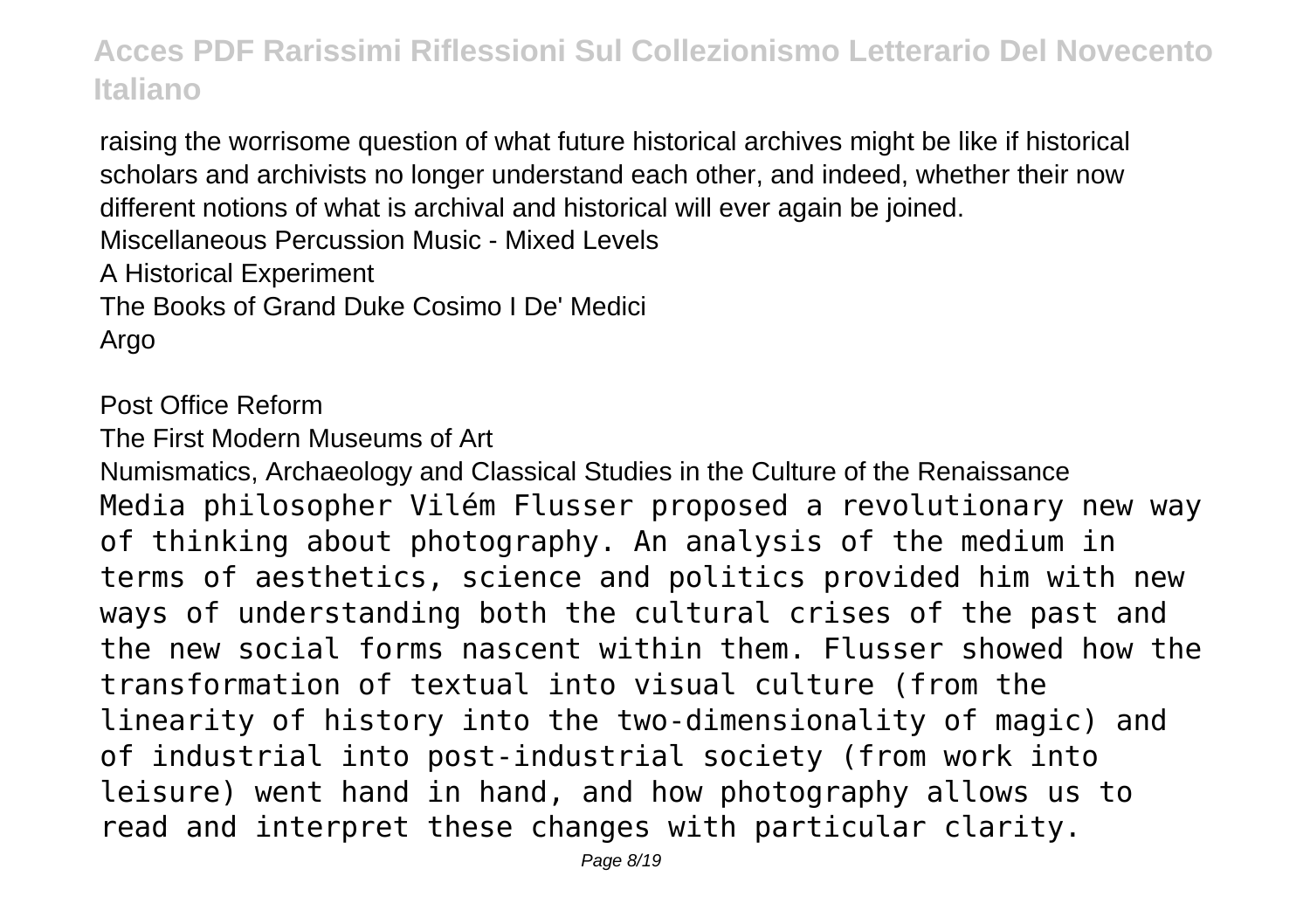Dieses Werk ist Teil der Buchreihe TREDITION CLASSICS. Der Verlag tredition aus Hamburg veroffentlicht in der Buchreihe TREDITION CLASSICS Werke aus mehr als zwei Jahrtausenden. Diese waren zu einem Grossteil vergriffen oder nur noch antiquarisch erhaltlich. Mit der Buchreihe TREDITION CLASSICS verfolgt tredition das Ziel, tausende Klassiker der Weltliteratur verschiedener Sprachen wieder als gedruckte Bucher zu verlegen und das weltweit! Die Buchreihe dient zur Bewahrung der Literatur und Forderung der Kultur. Sie tragt so dazu bei, dass viele tausend Werke nicht in Vergessenheit geraten To celebrate the 500 years from the birth of Cosimo I de? Medici, the Biblioteca Medicea Laurenziana shows the grand duke?s collection of books, that were partly owned in his private library and partly gathered by him in order to enlarge the collection of the Public Library planned by Michelangelo. Among the manuscripts, all preserved in Biblioteca Laurenziana, are the Vite of the grand duke, texts of polyphonic music as well as scientific works, translations of ancient texts and a Geographia by Ptolemy from which have been extracted the maps created by Egnazio Danti and now posted upon the wardrobes?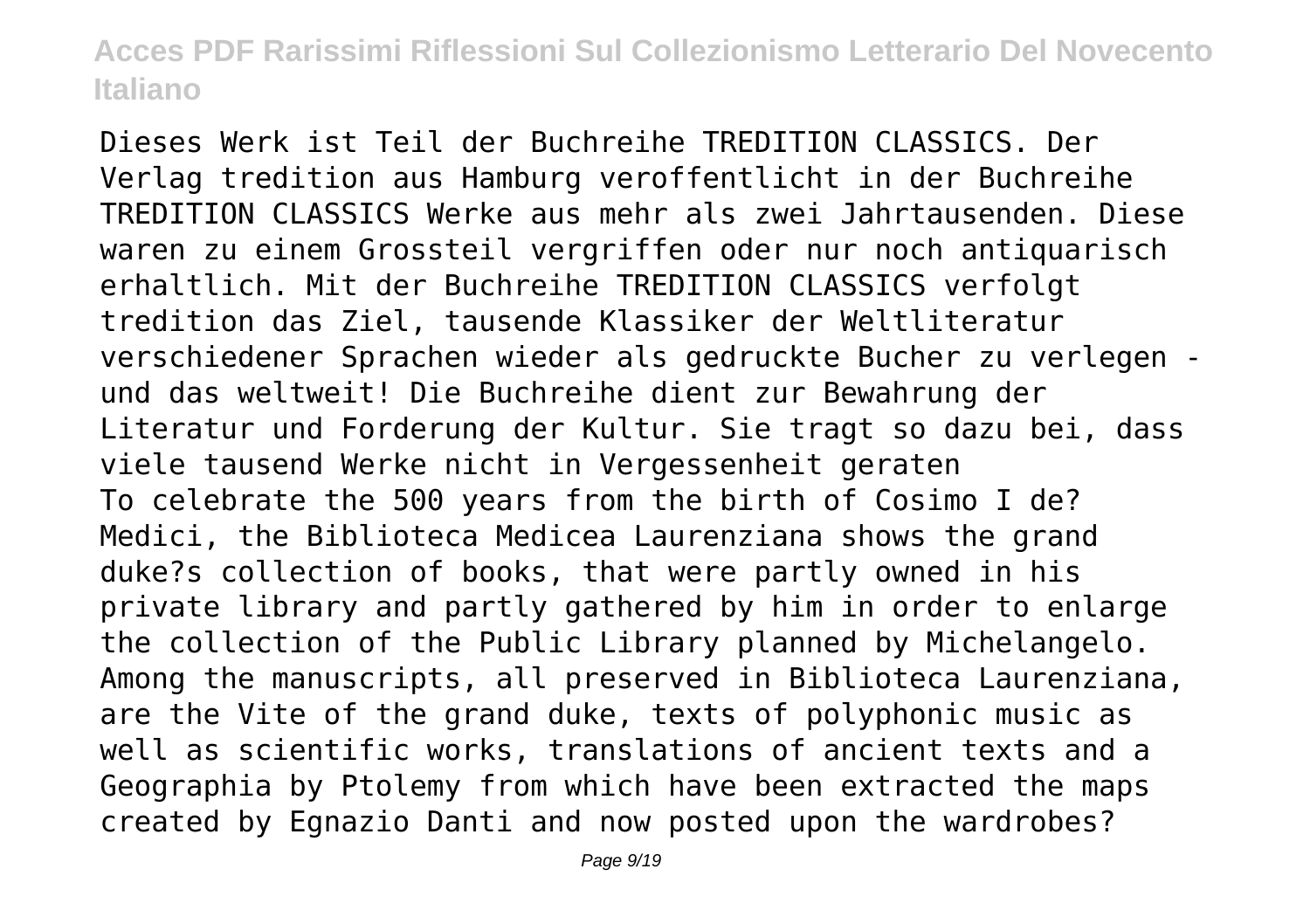shutters in the Sala della Guardaroba inside Palazzo Vecchio.0Lots of the volumes shown in the second section of the exhibit come from the Biblioteca della basilica di San Lorenzo. By Cosimo?s will, other volumes were moved from the Biblioteca di San Marco, from San Gimignano and from the Biblioteca della Badia di San Salvatore a Settimo. All the exhibition catalogue is splendidly illustrated. Furthermore, to go with each manuscript shown is a detailed data sheet.00Exhibition: Biblioteca Medicea Laurenziana, Florence, Italy (08.03-18.10.2019). From the Ancien Régime to the Restoration A Surreal Life Imagini Delli Dei de Gl'antichi Life of Marcantonio Raimondi and Critical Catalogue of Prints by Or After Bolognese Masters Ancients and Moderns in Europe Raccogliere "curiosità" nella Roma barocca Hypnerotomachia Poliphili *The Querelle des Anciens et des Modernes, or Battle of the Books as it was known in England, famously pitted the Ancients on the one side and the Moderns on the*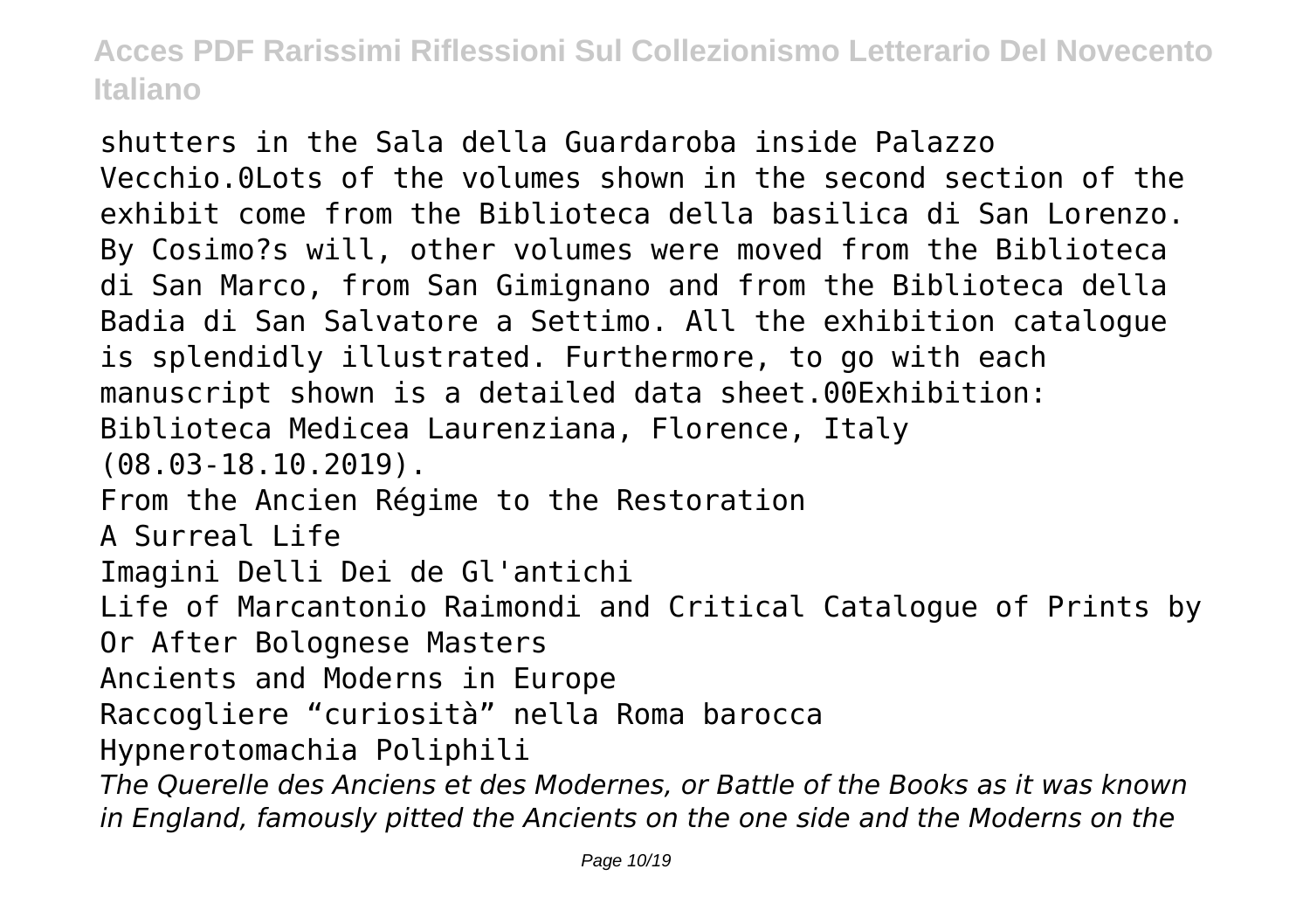*other. This book presents a new intellectual history of the dispute, in which authors explore its manifestations across Europe in the arts and sciences, from the sixteenth to the eighteenth centuries. By paying close attention to local institutional contexts for the Querelle, contributors yield a complex picture of the larger debate. In intellectual life, authors uncover how the debate affected the publication of antiquarian scholarship, and how it became part of discussions in London coffee houses and the periodical press. Authors also position the Low Countries as the true pivot for a modernistic realignment of intellectual method, with concomitant rather than centralised developments in England and France. The volume is particularly concerned with the realisation of the Querelle in the realm of artistic and technical practice. Marrying modern approaches with ancient sympathies was fraught with difficulties, as contributors attest in analyses on musical writing, painting and the 'querelle du coloris', architectural practice and medical rhetorics. Tracing the deeper cultural resonances of the dispute, authors conclude by revealing how it fostered a new tendency to cultural self-reflection throughout Europe. Together, these contributions demonstrate how the Querelle acted as a leading principle for the configuration of knowledge across the arts and sciences throughout the early modern period, and also emphasise the links between historical debates and our contemporary understanding of what it means to be 'modern'.*

*Argo by Antonio Mendez and Matt Baglio - the declassified CIA story behind the Oscar-winning film WINNER OF 'BEST PICTURE' AT THE ACADEMY AWARDS, THE*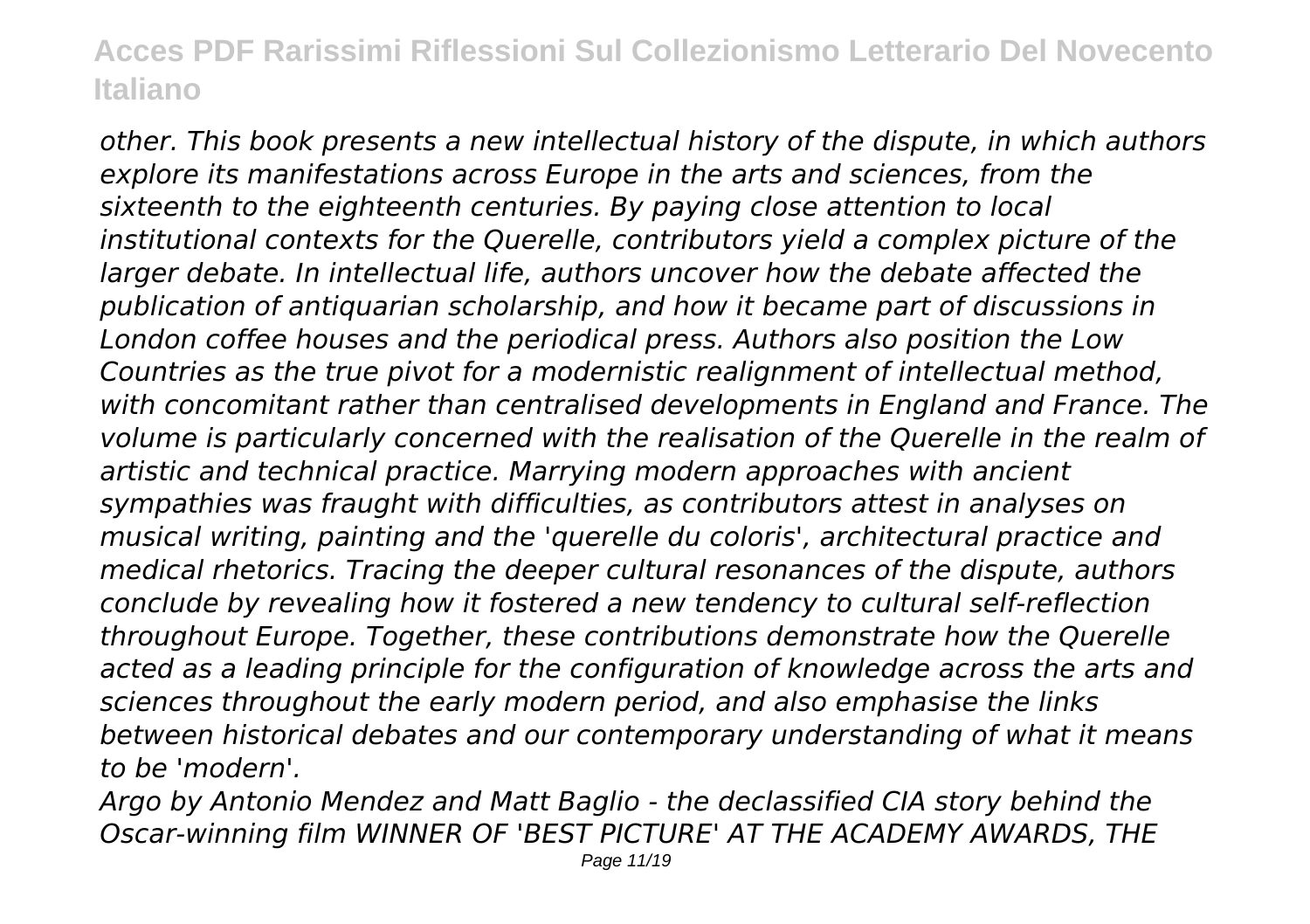*BAFTAS AND THE GOLDEN GLOBES Tehran, November 1979. Militant students stormed the American embassy and held sixty Americans captive for a gruelling 444 days. But until now the CIA has never revealed the twist to the Iran Hostage Crisis: six Americans escaped. The escape plot was run by Antonio Mendez, head of the CIA's extraction team and a master of disguise. Mendez came up with an idea so daring and potentially foolish that it seemed destined for Hollywood... and indeed it was. He invented a fake sci-fi film called 'Argo' (from the actual name of the CIA mission, a reference to Jason and the Argonauts). After announcing the production to the movie industry, Mendez put together a team of real 1970s Hollywood actors, directors and producers - along with covert CIA officers. They would travel to revolutionary Iran under a foreign film visa, and while 'scouting locations' throughout the country they would track down the six Americans who were hiding out. After giving them false identities as part of the film crew, they would spirit them back across the border. One part 'Ocean's 11' and another part 'Black Hawk Down', Mendez's mind-bogglingly complicated and risky gamble paid off: each escapee was extracted without a shot being fired. Mendez is considered one of the greatest officers in CIA history. The story of this, his greatest mission, has never been told. Now an acclaimed film directed by and starring Ben Affleck, with Bryan Cranston, Alan Arkin and John Goodman' Antonio Mendez was cited by Richard Clarke as one of the top two or three CIA agents in history. His He received the Intelligence Star for his rescue of six Americans from revolutionary Iran, and has received the CIA's Intelligence Medal of Merit and the Trailblazer Medallion. He*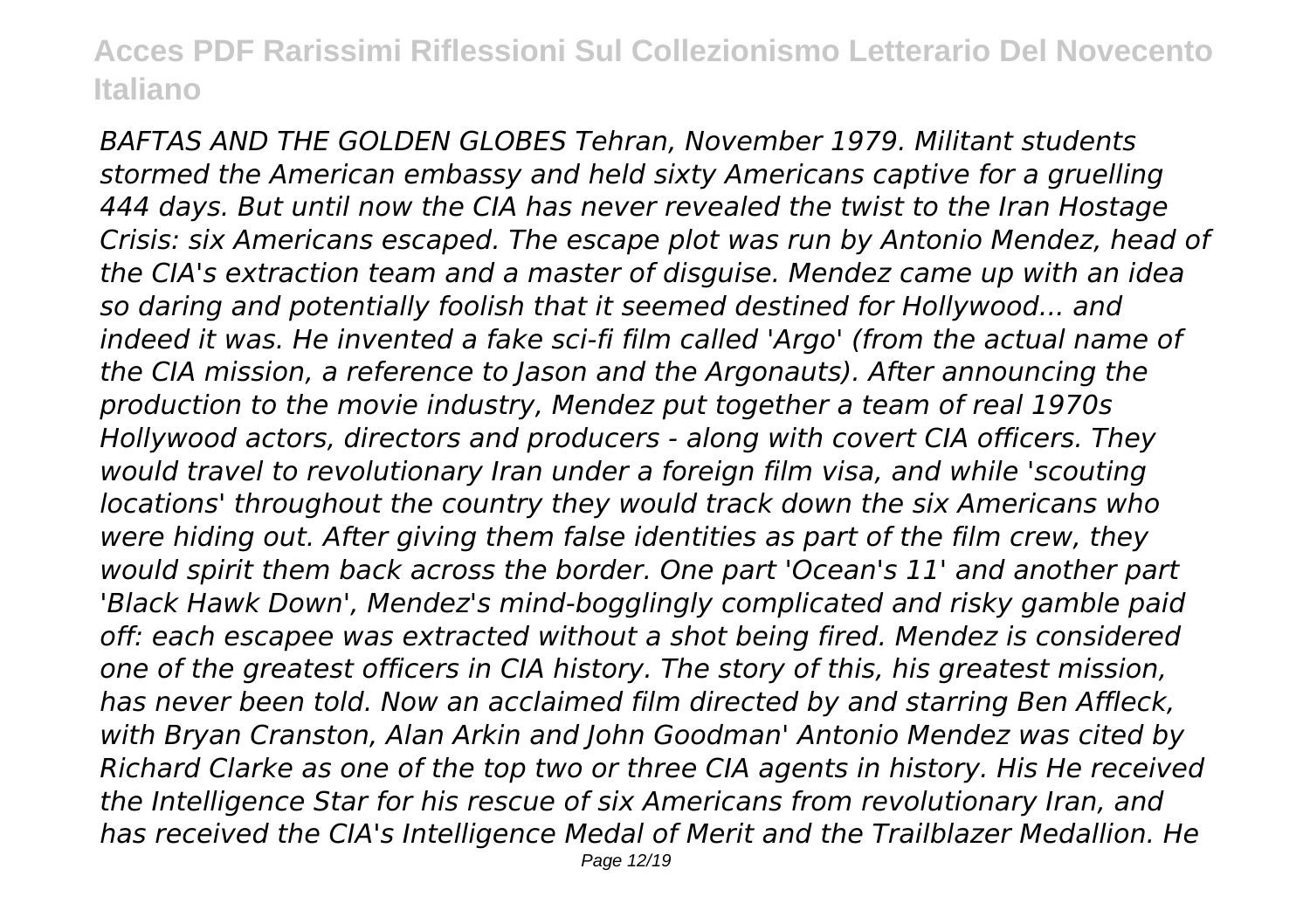*continues to consult for the CIA. He and his wife, also a famed agent, were technical consultants on the television series 'The Agency' and founding board members of the International Spy Museum in Washington. Matt Baglio is the author of the New York Times bestseller The Rite: The Making of a Modern Exorcist. His writing appears regularly in the Daily Mail and the Associated Press. In photographs and text, this volume documents the extraordinary career of American Surrealist photographer Milton Gendel (born 1918)-from his participation in André Breton's New York ex-pat circles in the 1940s to his years as the Rome correspondent for Art Newsand his 60 years of documenting the agriculture and market life of Sicily.*

*L'idea del bello*

*Dialogo Di Pittura*

*Towards a Philosophy of Photography*

*Church, Censorship and Culture in Early Modern Italy*

*viaggio per Roma nel Seicento con Giovan Pietro Bellori*

*How the CIA and Hollywood Pulled Off the Most Audacious Rescue in History An Enlightened Ultramontane*

**The vast Deccan plateau of south-central India stretches from the Arabian Sea to the Bay of Bengal. In the sixteenth and seventeenth centuries, the region was home to several major Muslim kingdoms and became a nexus of international trade — most notably in diamonds and textiles, through which the sultanates attained remarkable wealth. The opulent art of the**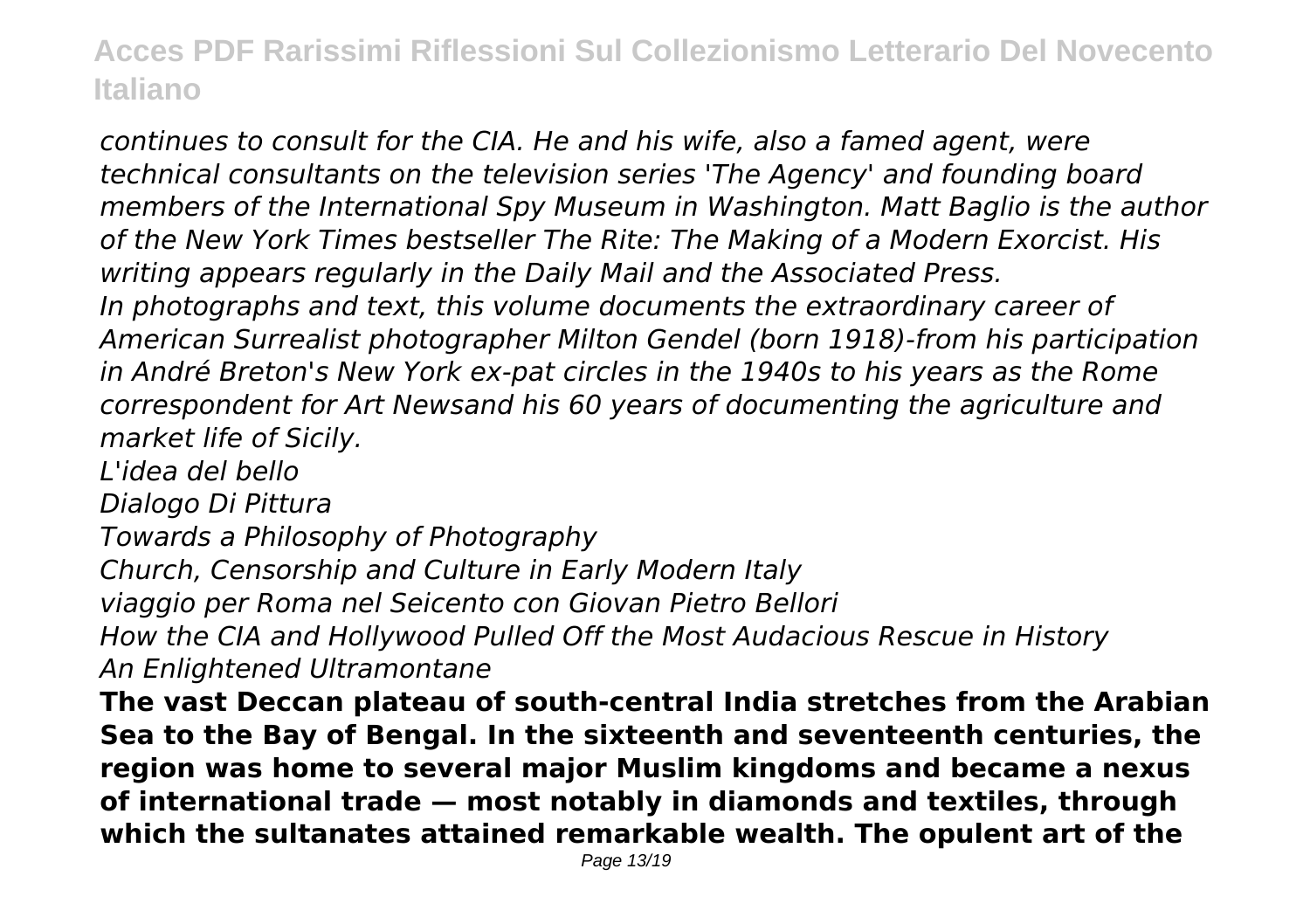**Deccan courts, invigorated by cultural connections to the Middle East, Africa, and Europe, developed an otherworldly character distinct from that of the contemporary Mughal north: in painting, a poetic lyricism and audacious use of color; in the decorative arts, lively creations of inlaid metalware and painted and dyed textiles; and in architecture, a somber grandeur still visible today in breathtaking monuments throughout the plateau. The first book to fully explore the history and legacy of these kingdoms, Sultans of Deccan India elucidates the predominant themes in Deccani art—the region's diverse spiritual traditions, its exchanges with the outside world, and the powerful styles of expression that evolved under court patronage—with fresh insights and new scholarship. Alongside the discussion of the art, lively, engaging essays by some of the field's leading scholars offer perspectives on the cycles of victory and conquest as dynasties competed with one another, vied with Vijayanagara, a great empire to the south, and finally succumbed to the Mughals from the north. Featuring some 200 of the finest works from the Deccan sultanates, as well as spectacular site photographs and informative maps, this magnificently illustrated catalogue provides the most comprehensive examination of this world to date and constitutes a pioneering resource for specialists and general readers alike. This work has been selected by scholars as being culturally important, and is part of the knowledge base of civilization as we know it. This work**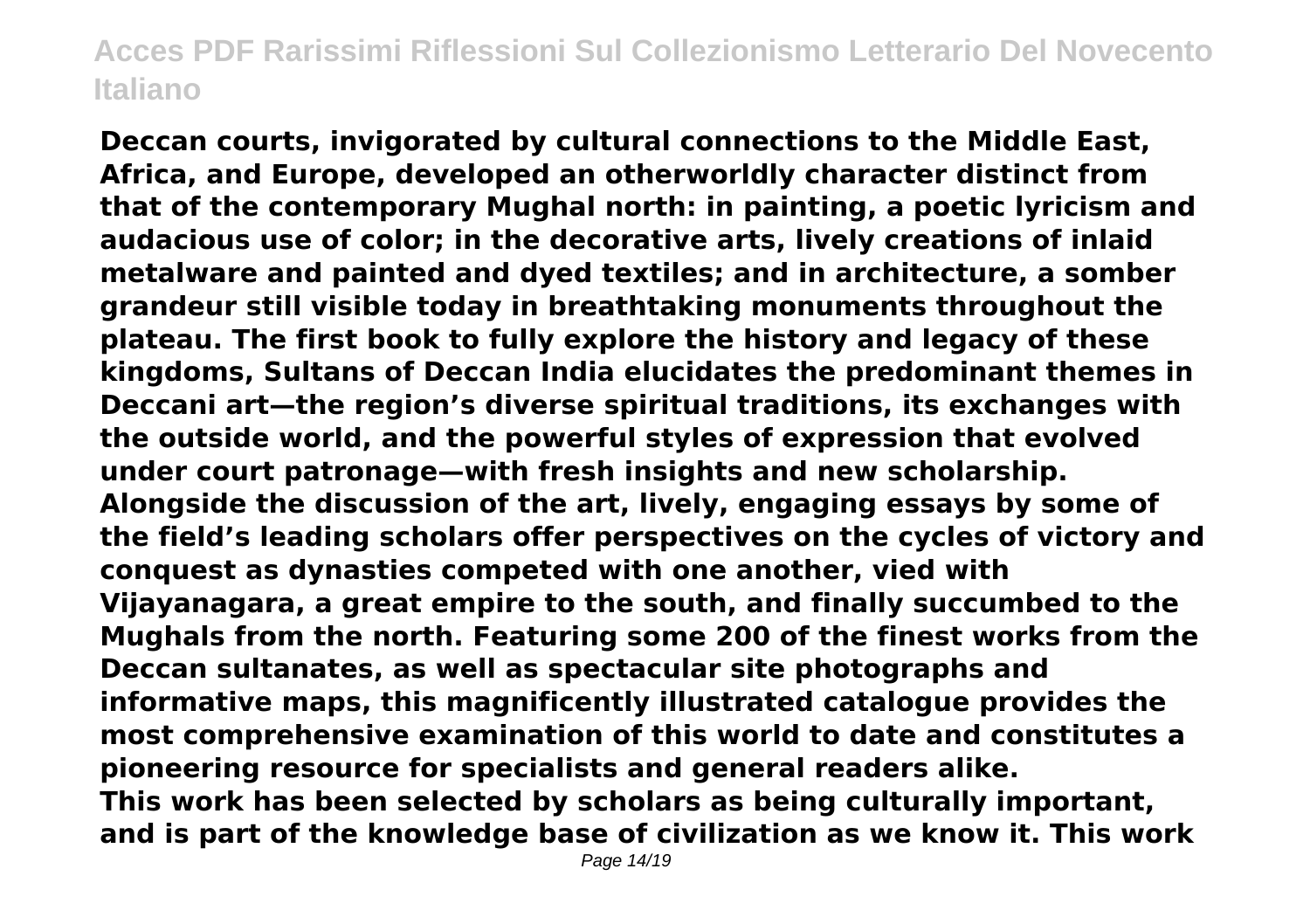**was reproduced from the original artifact, and remains as true to the original work as possible. Therefore, you will see the original copyright references, library stamps (as most of these works have been housed in our most important libraries around the world), and other notations in the work. This work is in the public domain in the United States of America, and possibly other nations. Within the United States, you may freely copy and distribute this work, as no entity (individual or corporate) has a copyright on the body of the work. As a reproduction of a historical artifact, this work may contain missing or blurred pages, poor pictures, errant marks, etc. Scholars believe, and we concur, that this work is important enough to be preserved, reproduced, and made generally available to the public. We appreciate your support of the preservation process, and thank you for being an important part of keeping this knowledge alive and relevant.**

**In his comprehensive overview of 17th century Italy, Professor Sella challenges the old view that Italy was in general decline, instead he shows it to have been a time of sharp contrasts and shifts in fortune. He starts with a balanced and critical analysis of political developments (placing the Italian states in their wider European context) before assessing the state of the economy. He then looks in depth at society, religion, and culture and science and in particular reassesses the influence of the Counter Reformation on Italian life. His book ends with**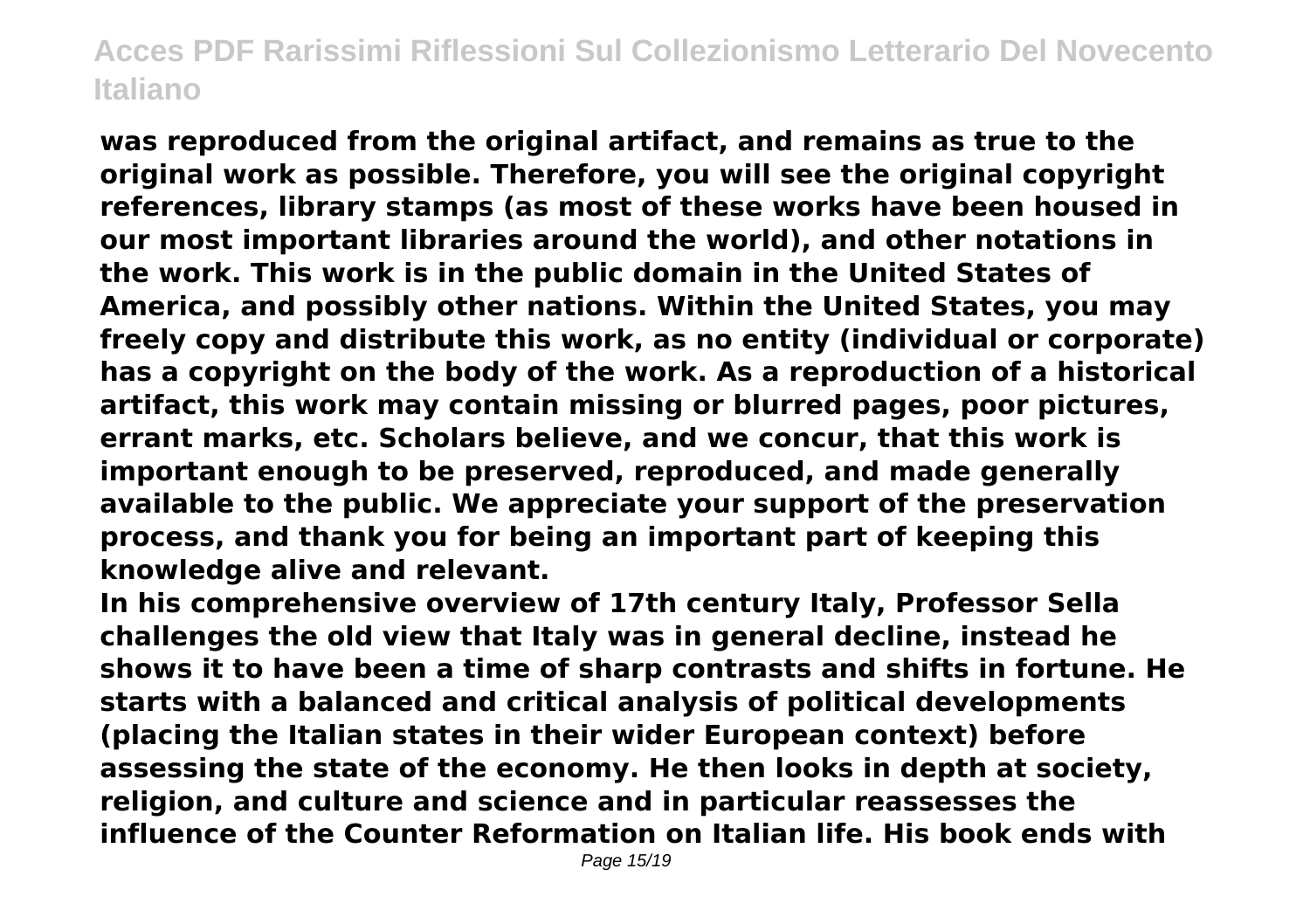**an engrossing account of the life and work of Galileo as well as an overview of the important and often neglected contributions made by other scientists in the later part of the century. This rich and balanced volume is an ideal introduction to early modern Italy, and provides a critical revaluation of a much misunderstood period in the country's history.**

**Umberto Boccioni**

**Men and Times of the Revolution**

**Sultans of Deccan India, 1500–1700**

**Artisti e mecenati**

**Archives, Ancestors, Practices**

#### **A Sentimental Journey from the Source to the Black Sea 90 Anni / 90 Years**

In the eighteenth and early nineteenth centuries the first modern, public museums of art—civic, state, or national—appeared throughout Europe, setting a standard for the nature of such institutions that has made its influence felt to the present day. Although the emergence of these museums was an international development, their shared history has not been systematically explored until now. Taking up that project, this volume includes chapters on fifteen of the earliest and still major examples, from the Capitoline Museum in Rome, opened in 1734, to the Alte Pinakothek in Munich, opened in 1836. These essays consider a number of issues, such as the nature, display, and growth of the museums' collections and the role of the institutions in educating the public. The introductory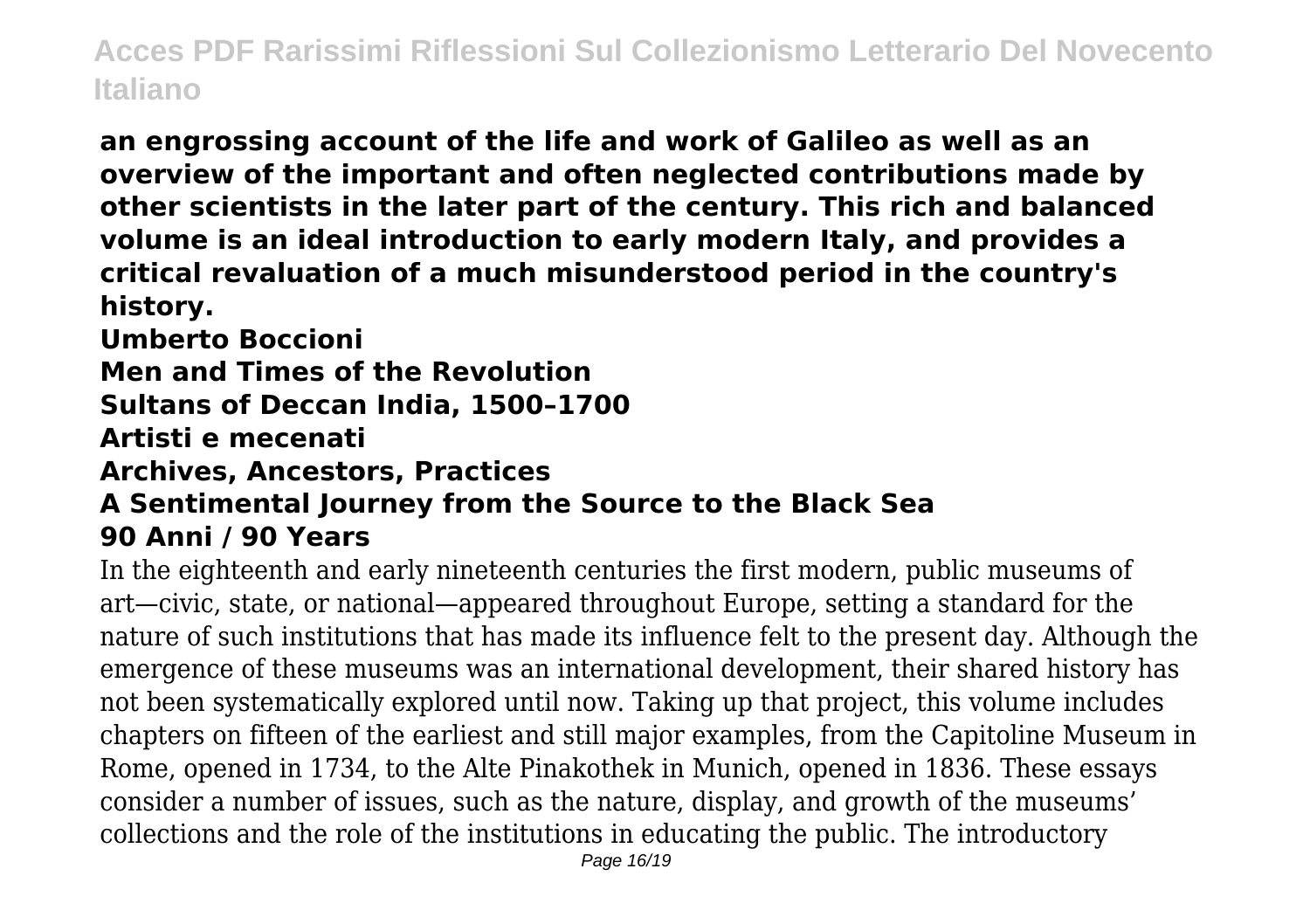chapters by art historian Carole Paul, the volume's editor, lay out the relationship among the various museums and discuss their evolution from private noble and royal collections to public institutions. In concert, the accounts of the individual museums give a comprehensive overview, providing a basis for understanding how the collective emergence of public art museums is indicative of the cultural, social, and political shifts that mark the transformation from the early-modern to the modern world. The fourteen distinguished contributors to the book include Robert G. W. Anderson, former director of the British Museum in London; Paula Findlen, Ubaldo Pierotti Professor of Italian History at Stanford University; Thomas Gaehtgens, director of the Getty Research Institute; and Andrew McClellan, dean of academic affairs and professor of art history at Tufts University. Show more Show less

Follows the rise and fall of Iraqi-born Jewish brothers from London, Charles and Maurice Saatchi, who created some of the most memorable ad campaigns of the 1970s and 1980s, and then in 1994 were ousted from their firm by an American shareholder revolt. In this acclaimed international bestseller, Claudio Magris tracks the Danube River, setting his finger on the pulse of Central Europe, the crucible of a culture that draws on influences of East and West, Christianity and Islam. In each town he raises the ghosts that inhabit the houses and monuments, from Ovid and Marcus Aurelius to Kafka and Canetti, in "a fascinating blend of anecdote and history" (San Francisco Examiner). Pininfarina

Il Museo Magnini Rolandi e altre collezioni tra natura e arte  $1912 + 1$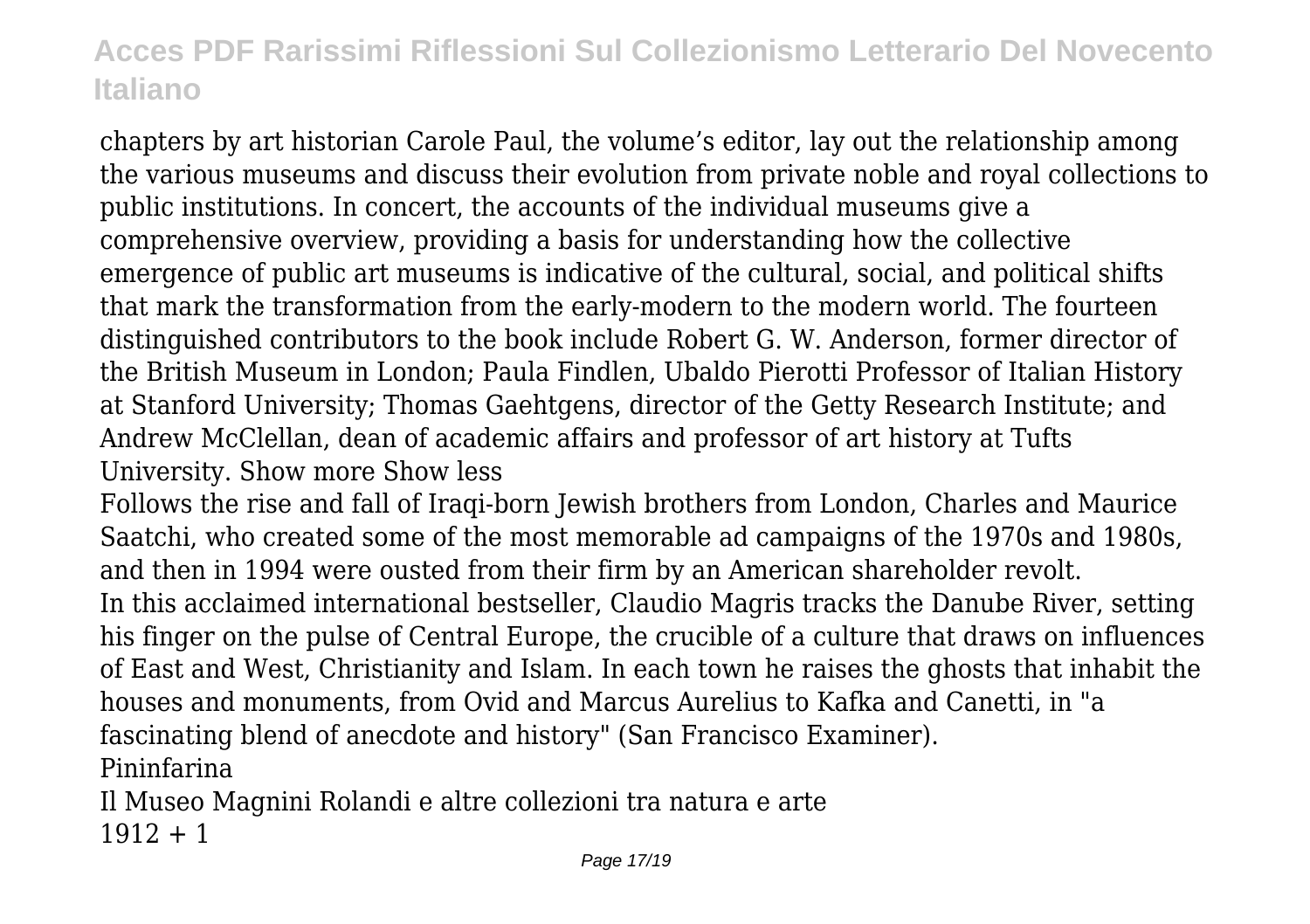#### Opulence and Fantasy Irresistible Empire Mornings in Florence Cosimo Bartoli (1503-1572)

"This is the first English translation of a brief, scholarly, and brilliantly original work which sets out to examine the links between the legend of the artist, in all cultures, and what E.H. Gombrich, in an introductory essay, calls 'certain invariant traits of the human psyche.'"--Denis Thomas, Journal of the Royal Society of Arts "This book gathers together various legends and attitudes about artists, ancient and modern, East and West, and gives fascinating insights into attitudes toward artistic creation. It impinges on psychology, art history and history, aesthetics, biography, myth and magic, and will be of great interest to a wide audience in many fields.... A delightful and unrivalled study."--Howard Hibbard "Thought provoking and valuable.... To all those interested in psychiatry and art from the perspectives of history, criticism, or therapy and to the wide audience concerned with the psychology of aesthetics and of artistic creation."--Albert Rothenberg, American Journal of Psychiatry On the occasion of the 90th anniversary of Pininfarina, a marque synonymous with style and elegance applied to car design, Pininfarina is a book that surveys, for the first time, the entire output of the